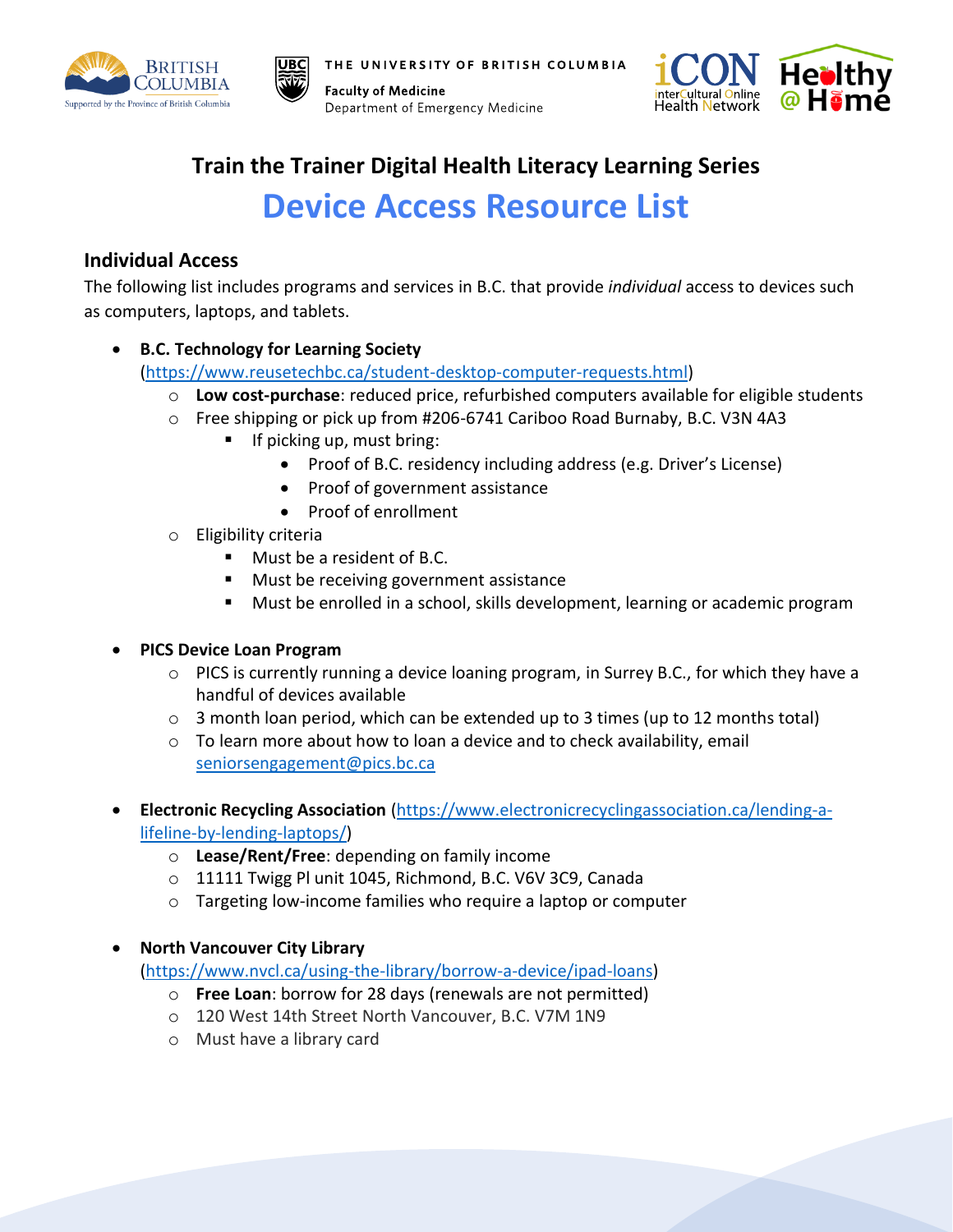#### • **Downtown Rental Division**

[\(https://www.rentaprojector.ca/product-category/laptop-rental/\)](https://www.rentaprojector.ca/product-category/laptop-rental/)

- o **Rental**: pay to rent a laptop for a specific period of time (1 day, 1 weekend, 1 week, 2 weeks, or 1 month)
- o Charged delivery OR can pick up at 1035 Davie Street, Vancouver B.C. V6E 1M7
- o Prices vary based on type of device and borrowing duration

• **Vancouver Public Library** [\(https://www.vpl.ca/facilities/book-a-computer\)](https://www.vpl.ca/facilities/book-a-computer)

- o **Book a computer**: available daily during open hours, excluding holidays
- o First come first serve basis OR book a day ahead to secure a spot
- o Only accept computer bookings in-person
- o Expanded applications on the computers 1h time limit
- $\circ$  Must be a VPL card holder and users must bring their own headphones for audio use
- **ACR Access Computer Rentals** [\(https://www.access-rents.com/\)](https://www.access-rents.com/)
	- o **Rental**: pay to rent daily, weekly or monthly
	- o They are based in Burnaby, B.C., but they provide delivery and setup services to:
		- Vancouver, Whistler, Victoria, North Vancouver, West Vancouver, Coquitlam, Burnaby, Richmond, Surrey, Langley, Maple Ridge, and New Westminster.
	- o Offers range of desktops, notebooks, laptops and apple products
	- o Offers 24/7 technical service/support
- **Easy Home GoEasy** [\(https://www.easyhome.ca/computers/laptop\)](https://www.easyhome.ca/computers/laptop)
	- o **Lease**: pay weekly until product is returned
	- o Free Delivery and products can be returned anytime
	- o Offers services in multiple locations in B.C.:<https://www.easyhome.ca/locations>
	- o Offers Laptops, Desktops, and tablets
- **Mike's Computer Shop** [\(https://www.mikescomputershop.com/page/rentals\)](https://www.mikescomputershop.com/page/rentals)
	- o **Rental:** devices are charged by daily, weekly, monthly rates with deposit
	- o Pick-up at locations (available in Vancouver and Chilliwack). Vancouver location: 8889 Laurel St. Unit 102 Vancouver, B.C., V6P 3V9
	- o Offers laptops (Windows, Open Office, and Anti-Virus)
- **Public Libraries in B.C.** [\(https://www2.gov.bc.ca/gov/content/sports-culture/arts](https://www2.gov.bc.ca/gov/content/sports-culture/arts-culture/public-libraries/find-your-public)[culture/public-libraries/find-your-public\)](https://www2.gov.bc.ca/gov/content/sports-culture/arts-culture/public-libraries/find-your-public)
	- o This website offers an interactive mapping tool to allow users find their closest public library
	- $\circ$  Most public libraries offer computer devices and Wi-Fi internet access for public use